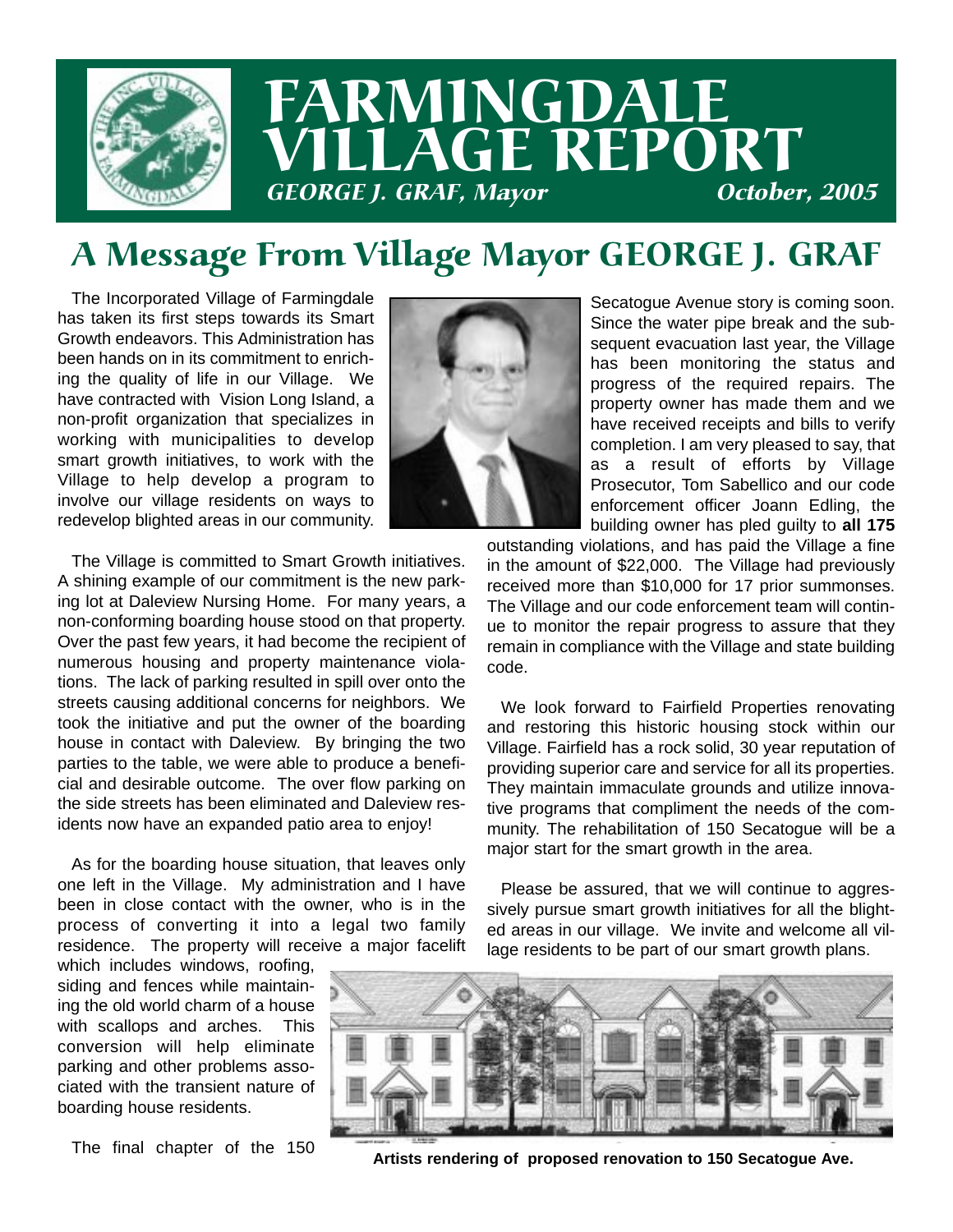### "New" Village Cars



Through the efforts of Deputy Mayor Joe Rachiele and Dept. of Public Works Superintendent Fred Zamparelle, the Village was able to purchase four 2001 and 2004 "medium mileage" cars for a total of \$24,000. These very well maintained automobiles have 4 cylinder engines that will save the Village a substantial amount in fuel and repair bills. These vehicles have replaced the 1992/93 Chevy Caprices with large police interceptor V-8 engines. The Village is also installing a computerized gas/mileage tracking system. This system will not only monitor fuel usage but will monitor the maintenance history of each vehicle to ensure they receive proper servicing. Pictured with the four recently purchased cars are Building Superintendent Ron Craig and Code Enforcement Supervisor Joann Edling.

## Ben & Jerry's Opens on Main Street



**Pictured with Ben & Jerry's founder, Jerry Greenfield (center) and our local children are (l-r): Village Attorney Greg Carman, Village Trustee Tom Langon, Village Deputy Mayor Joe Rachiele, Village Mayor George Graf, Ben & Jerry's owner Mark Lindenmann, Village Trustee Ted Dorfmeister, Village Planning Board Member Ken Orobona, Farmingdale Community Summit President Tom Sabellico, local merchant/Chamber Member Kevin Bagnasco, Zoning Board Member Dr. Larry Lembo. Farmingdale was chosen to be Ben & Jerry's first year round store in Nassau County.** 



**Village Pops Founder and Director Brad DeMilo is shown here directing the Village Pops. This past summer the Pops continued their wonderful tradition of providing our community with Wednesday nights filled with music.**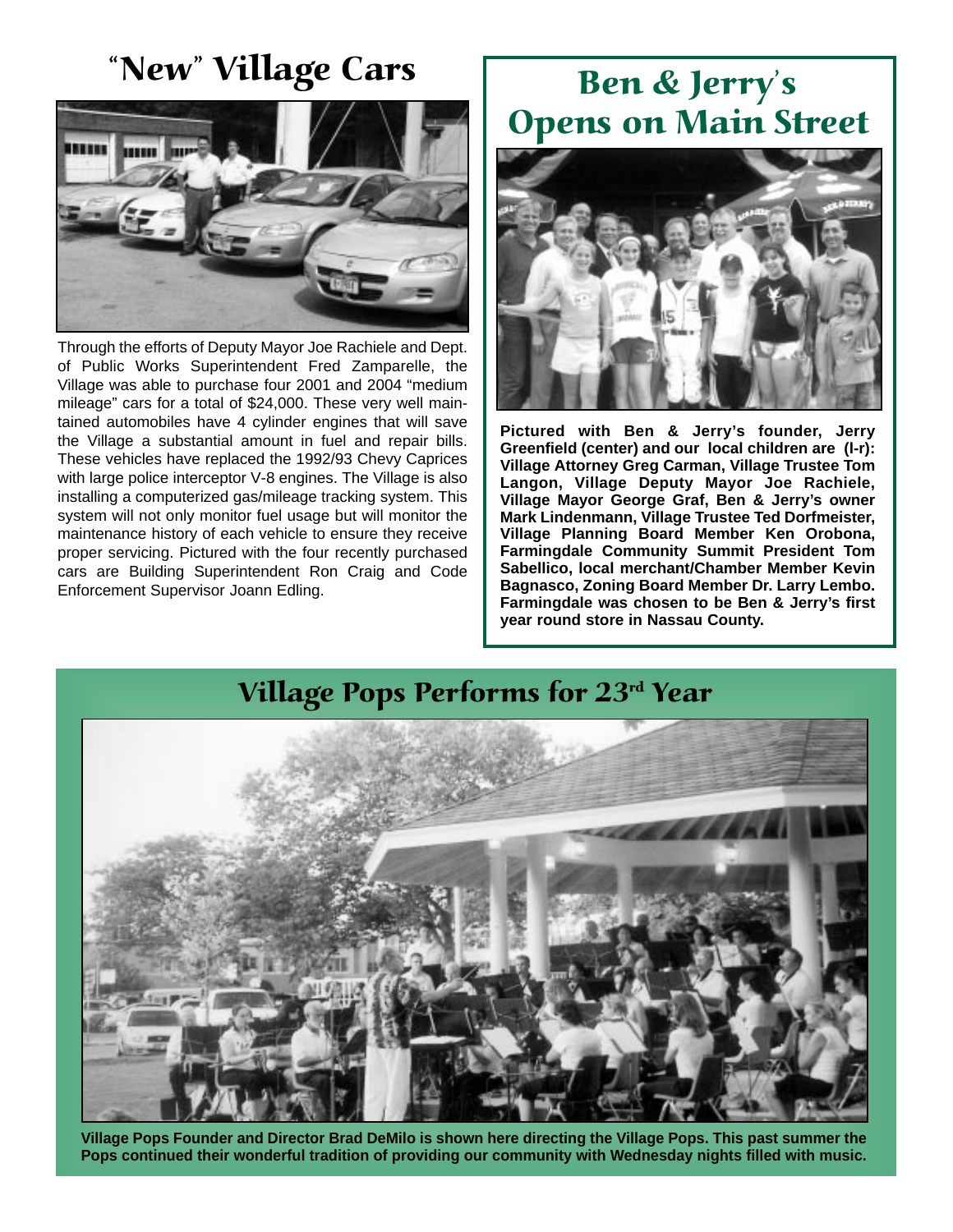#### Village Donates Funds To YES



**Farmingdale Village Mayor George Graf presents a check to YES Community Counseling Center Assistant Director Mark Wenzel. Over the years, the village has traditionally donated money to the YES Community Counseling Center. This year, the board of trustees decided to double the allocation to \$4,000. YES Community Counseling Center, incorporated as Youth Environmental Services, Inc., is a non-profit community based organization which provides counseling services to youth, families, and adults residing in Farmingdale and southeastern Nassau County. YES is presently working with the Farmingdale Public Schools ongoing gang prevention program and runs a recreation program twice a month at Howitt Middle School.**

# Happy 100<sup>th</sup>



**Hans Juergensen, a resident of Daleview Care in** Farmingdale recently celebrated his 100<sup>th</sup> birthday. **Village of Farmingdale Prosecutor Tom Sabellico presents Mr. Juergensen with his proclamation commemorating this milestone.**

## Village Rallies To Help Katrina Victims

The front of the Farmingdale Fire Department was the site of two fund raisers for the victims of hurricane Katrina in September. The Farmingdale Fire Department held a "lemon-Aid" fundraiser selling lemonade, cakes and soliciting donations from passing motorists. Through their dedicated effort over \$12,000 was raised. The following week, a joint effort by our Breakfast and Lunch Rotary clubs, raised an additional \$2800 by collecting donations from passing motorists. We can be proud of the generosity of our community.



**Pictured L-R: Village Trustee Ted Dorfmeister, Breakfast Rotary President Joe Rachiele, Rotarian and Community Summit President Tom Sabellico, Luncheon Rotary President, Ruth Betz, CPA, Rotarians Erol Ross and Yasuo Usui. Other Rotarians (not pictured) who participated: John Cuccia, Jim Anderson, Nancy White, Diane DiLorenzo, Kevin Bagnasco with son Connor and daughter Alexandra, Bob Chapman, Stu Sinclair, Frank Bondietti, Frank Moore, Greg Carman, Len Constantinopoli, Yesh Purandare, Farmingdale Village Mayor George Graf and Village of Farmingdale Trustee Tom Langon**



**Mayor Graf works Main Street collecting funds from Main Street Motorists.**